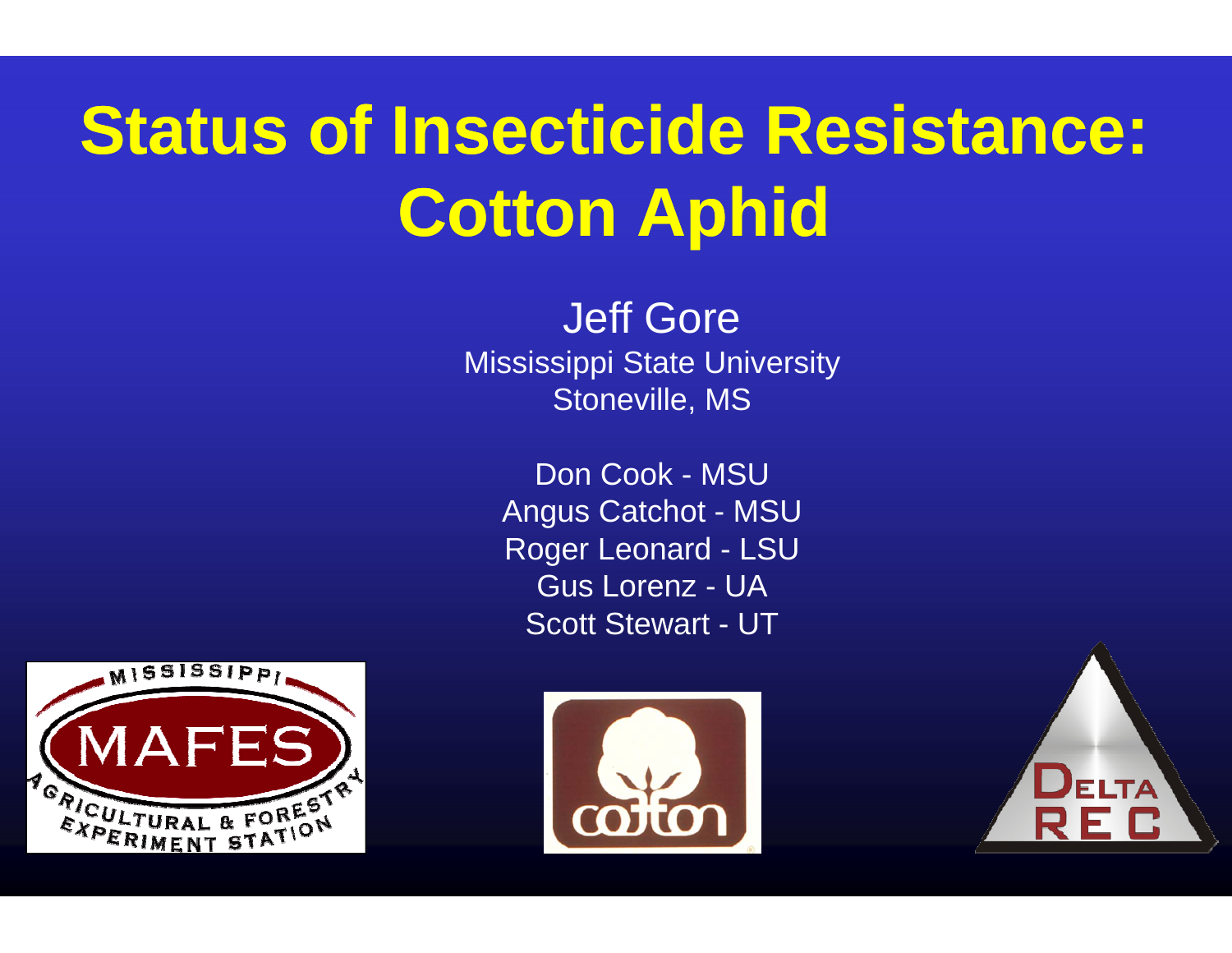# **At-Planting Insecticides**





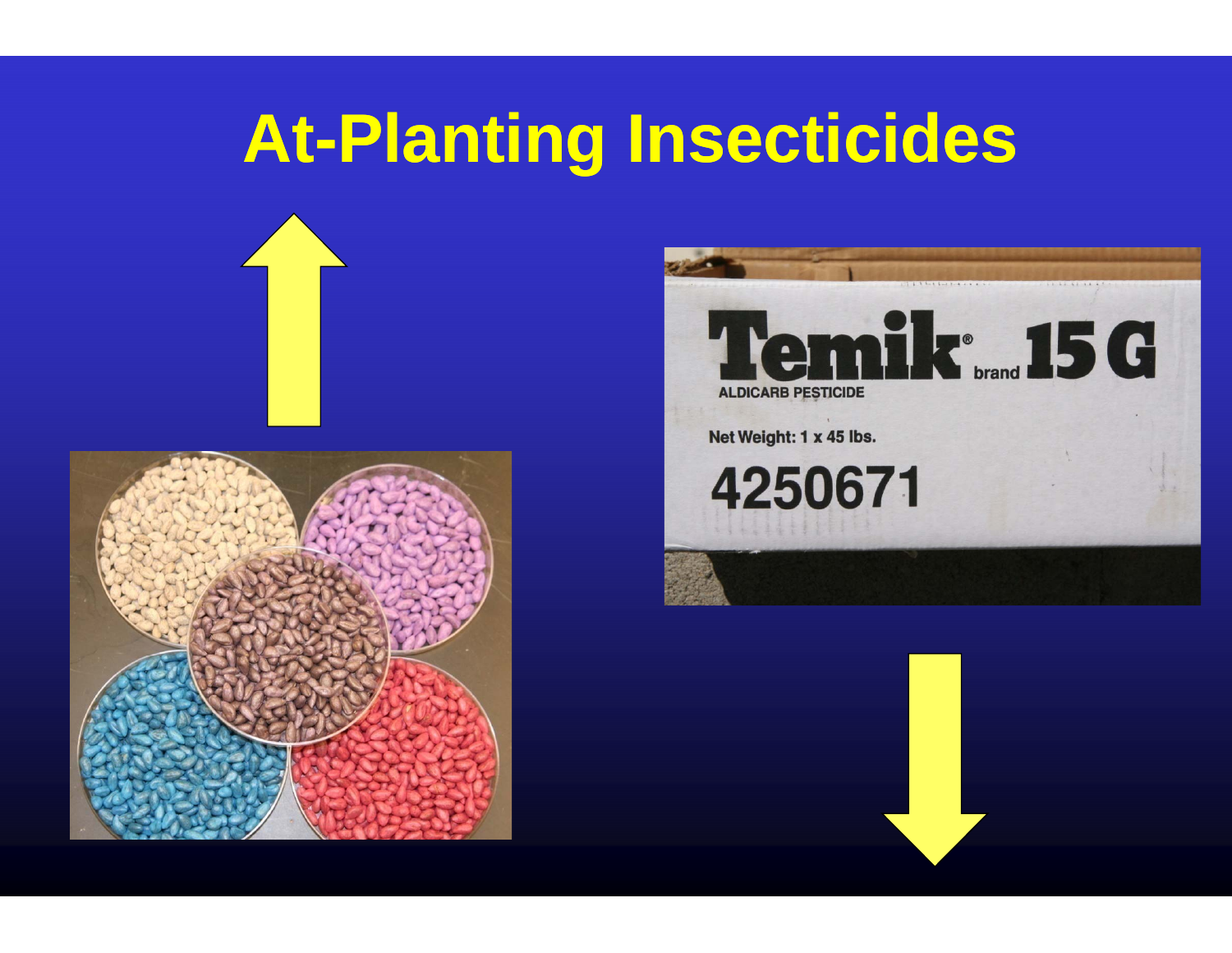#### **Impact of At-Planting Insecticides on Aphid P l opua ations**



**Data generated from large blocks of cotto n n >5 acres**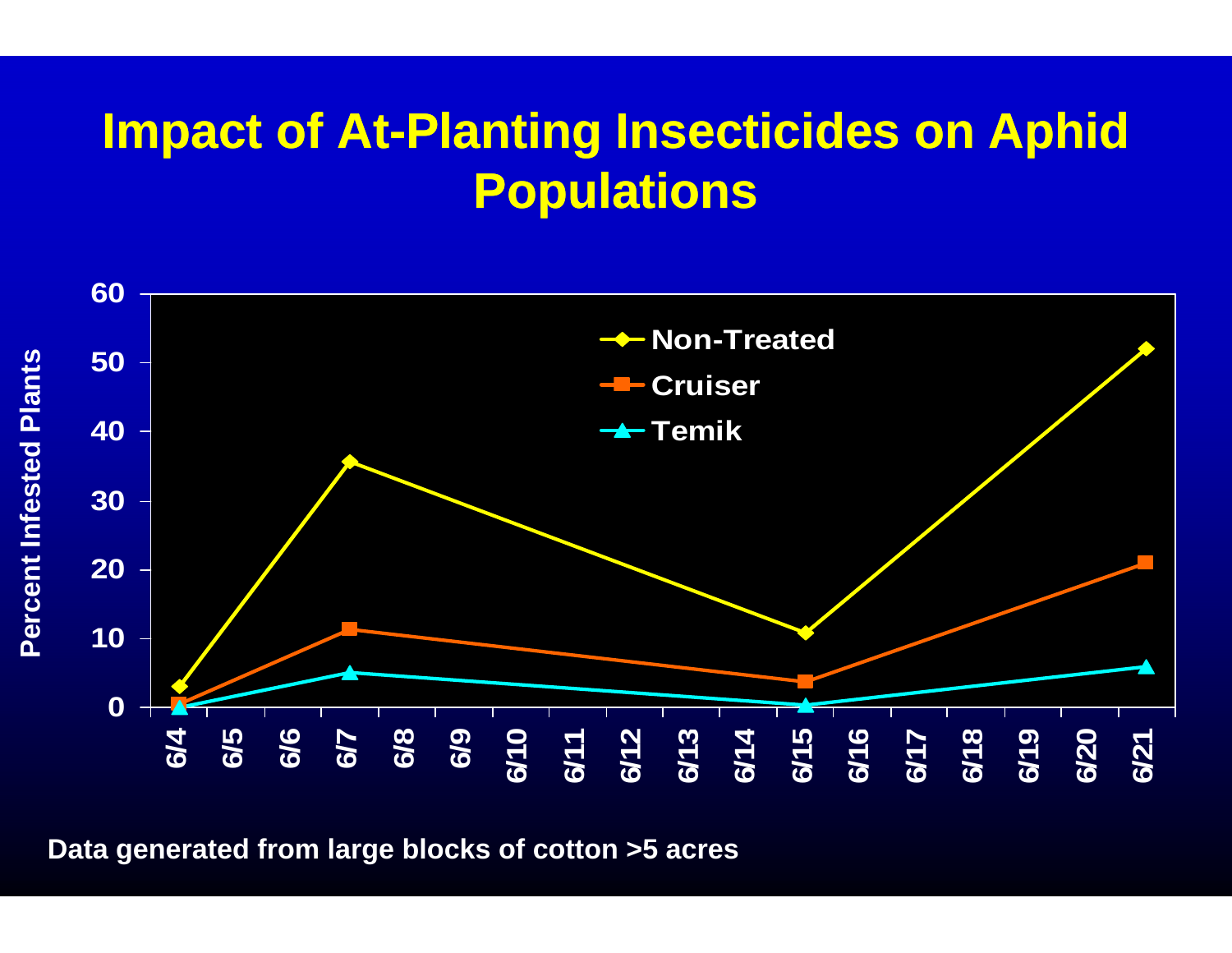## **Insecticide Efficacy A Against Aphids, 2004**

|                      |                                  | <b>Percent Aphid Control</b> |              |
|----------------------|----------------------------------|------------------------------|--------------|
| Treatment/form.      | <b>Rate/acre</b><br><b>Ib AI</b> | 2 DAT                        | <b>7 DAT</b> |
| 2004                 |                                  |                              |              |
| <b>Intruder 70WP</b> | 0.026                            | 99.2                         | 95.4         |
| <b>Centric 40WG</b>  | 0.047                            | 98.4                         | 96.7         |
|                      |                                  |                              |              |
| 2006                 |                                  |                              |              |
| <b>Intruder 70WP</b> | 0.05                             | 74.9                         | 94.4         |
| <b>Centric 40WG</b>  | 0.047                            | 85.5                         | 88.6         |
|                      |                                  |                              |              |



**Roger Leonard**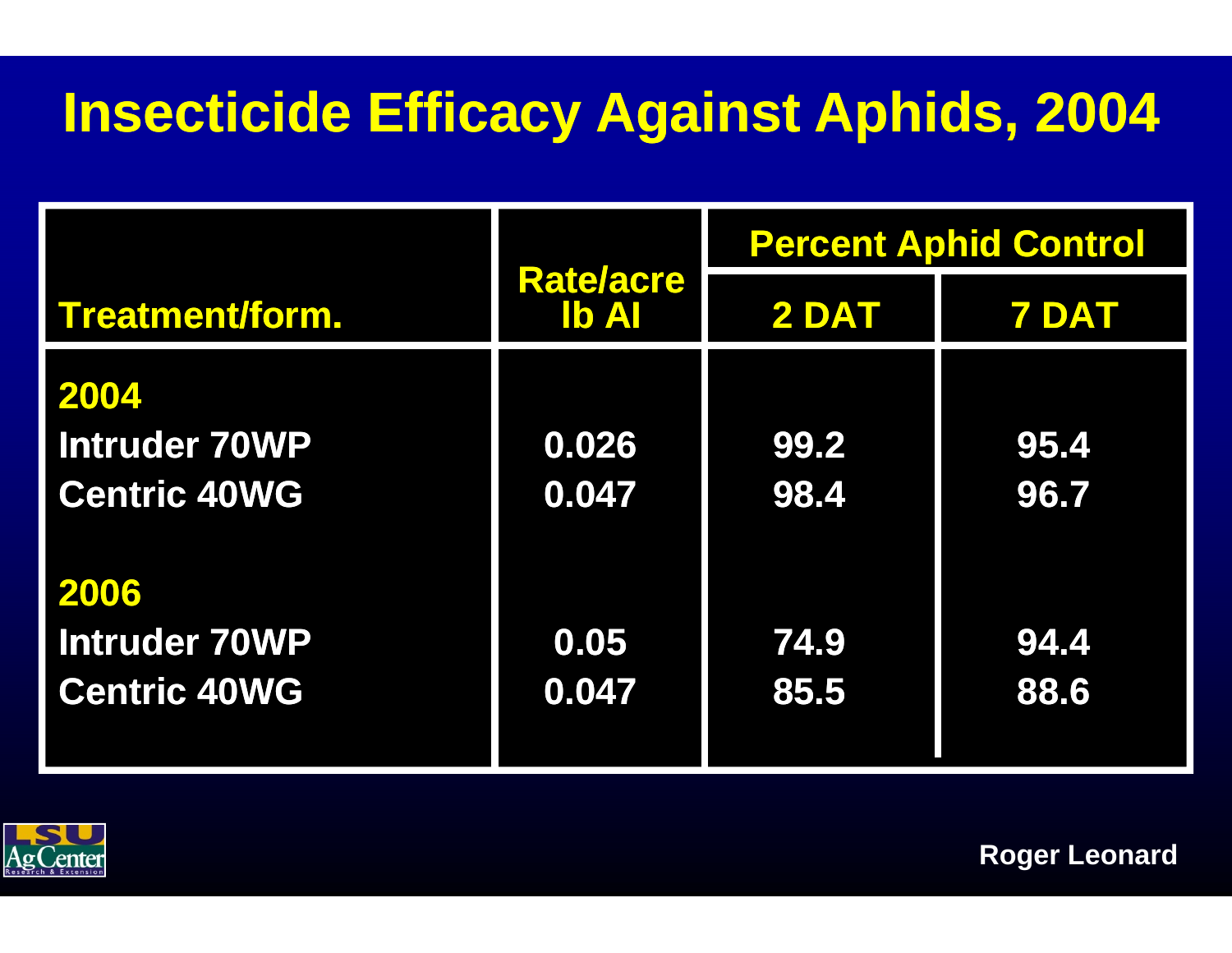#### **Cotton Aphid Leaf-Di p p Bioassays – 2008-2010 HAT**

**108.6 - 1234**

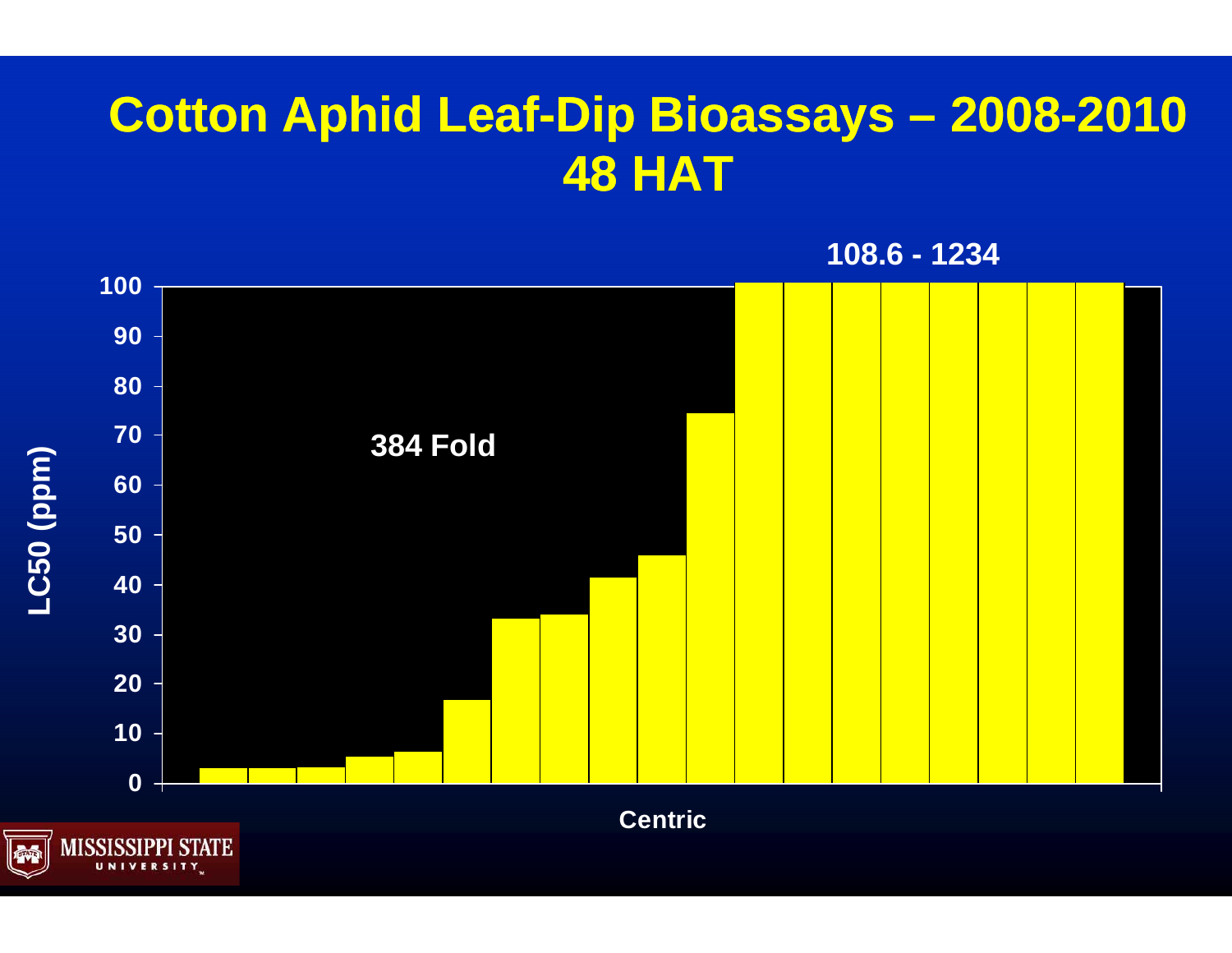#### **Cotton Aphid Leaf-Dip Bioassays - 2008-2010 72 HAT**



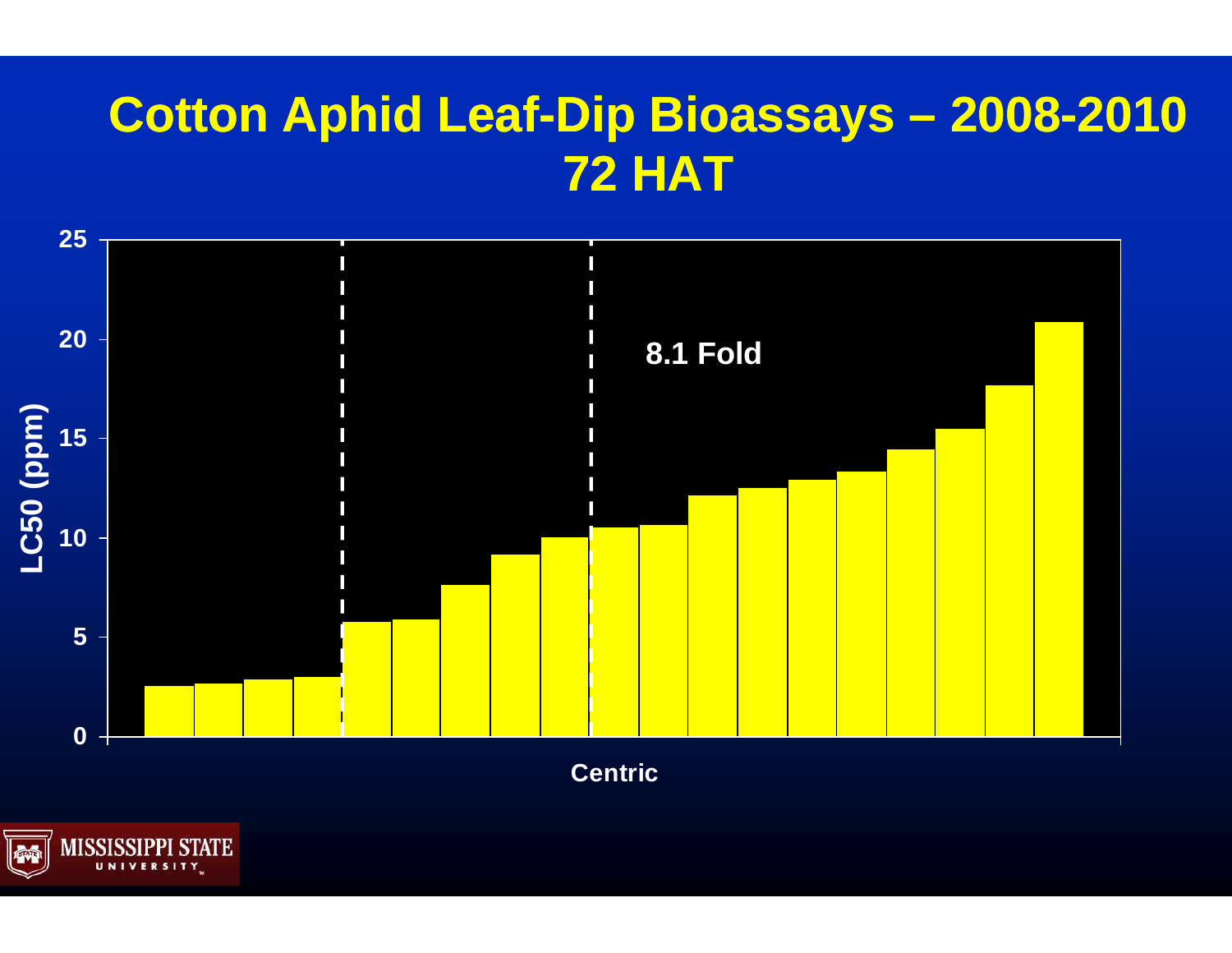#### **Susceptibility of Cotton Aphids from Non-Treated Field ds to Thiamethoxam**

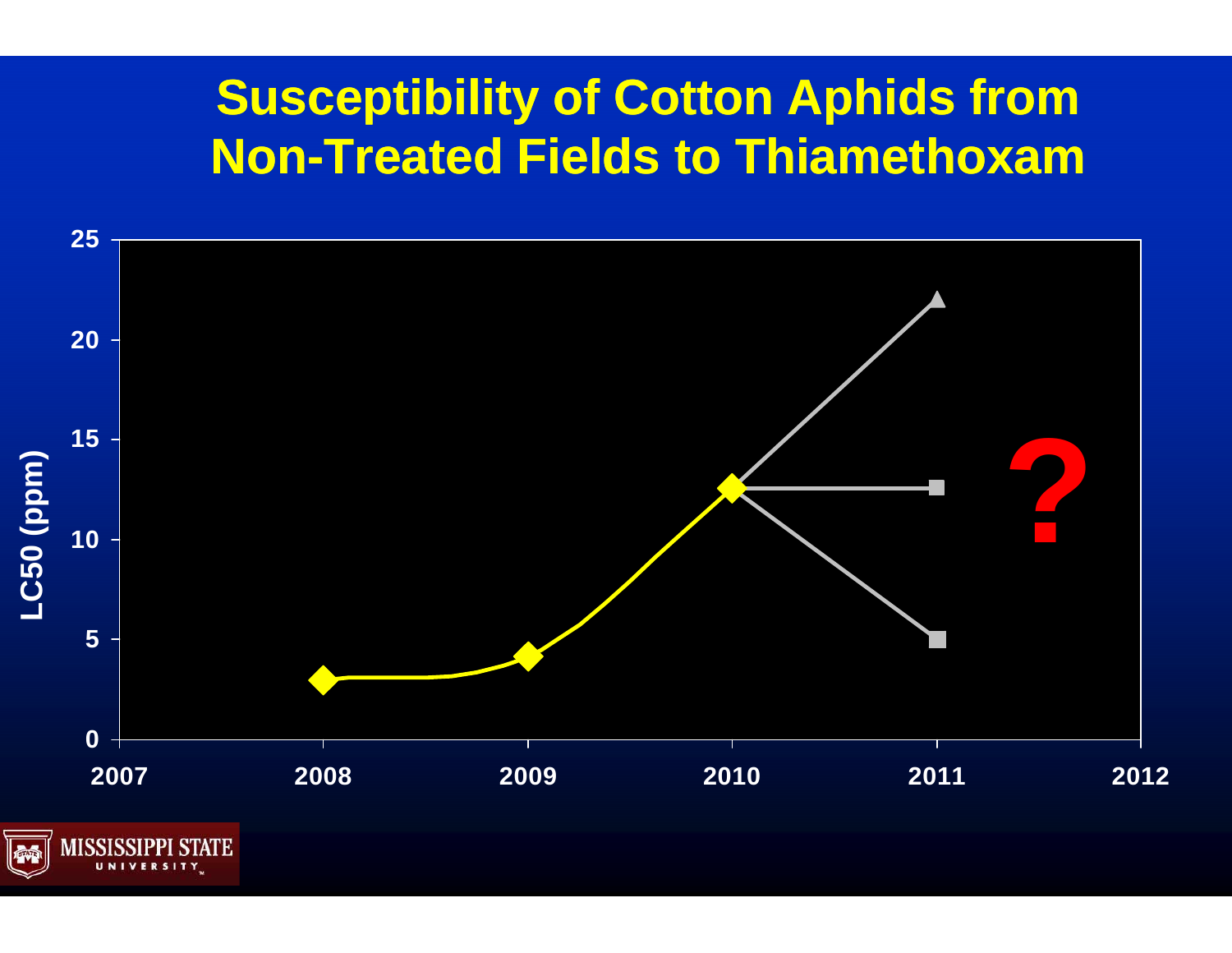#### **Cotton Aphid Leaf-Di p p Bioassays – 2008-2010 72 HAT**



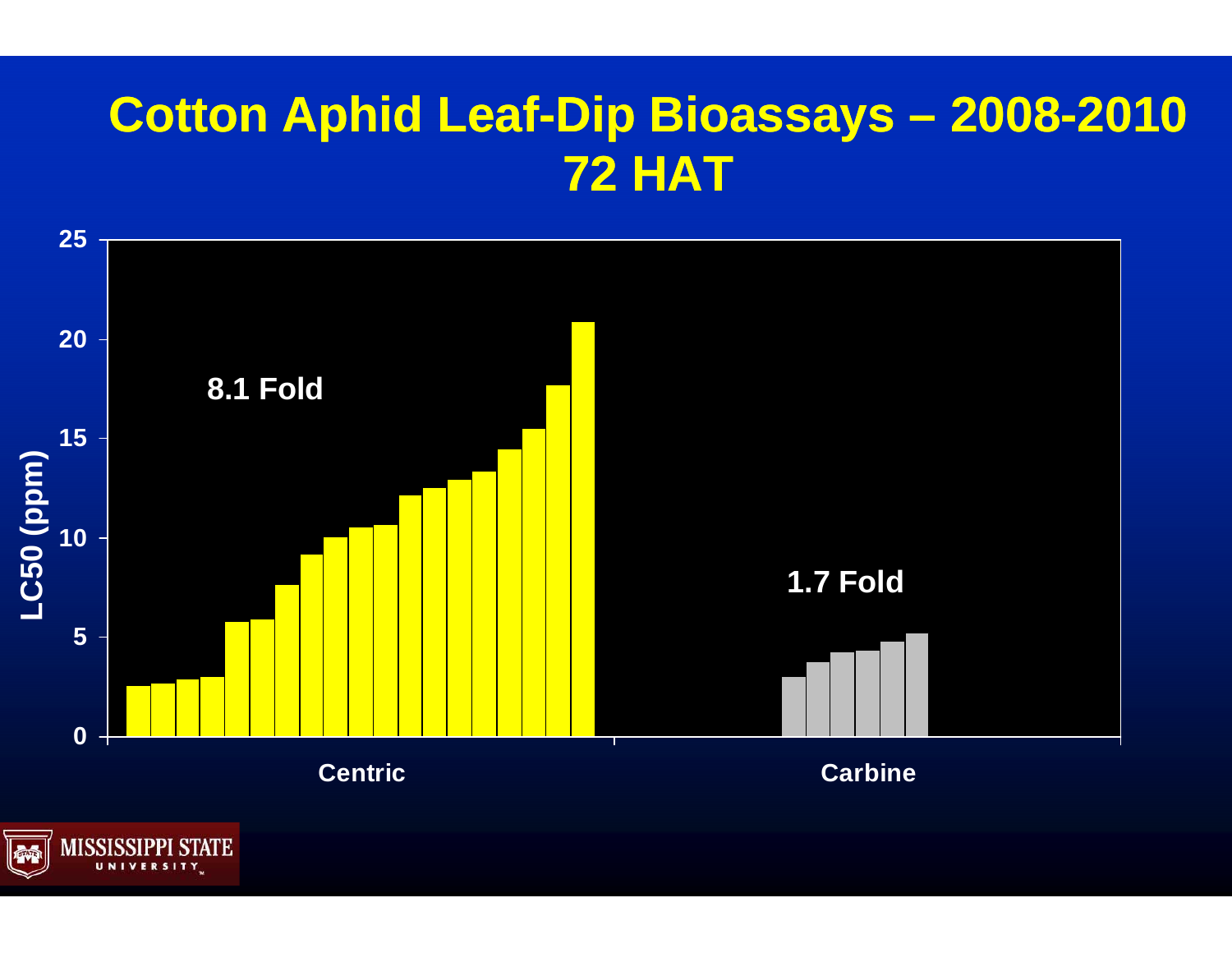

SULFOXIMINE INSECTICIDE



## **Sulfoxxaflor**

- Sulfoxaflor is a member of a new chemical class of insecticides: *Sulfoximines*
	- Discovered by and proprietary to Dow AgroSciences
- Sulfoxaflor is targeted for global development in all major crop groups

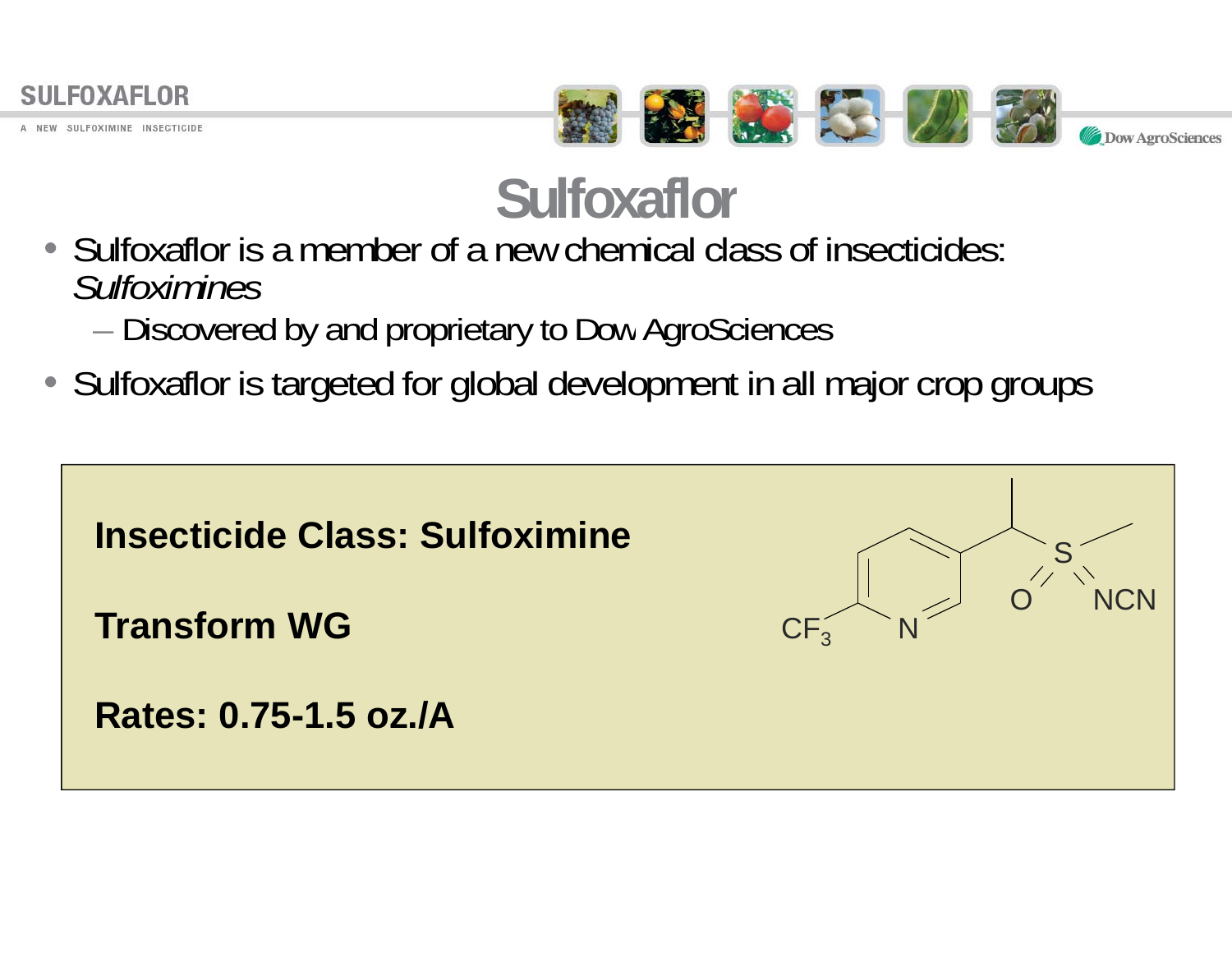#### **Cotton Aphid Leaf-Di p p Bioassays – 2008-2010 48 HAT**

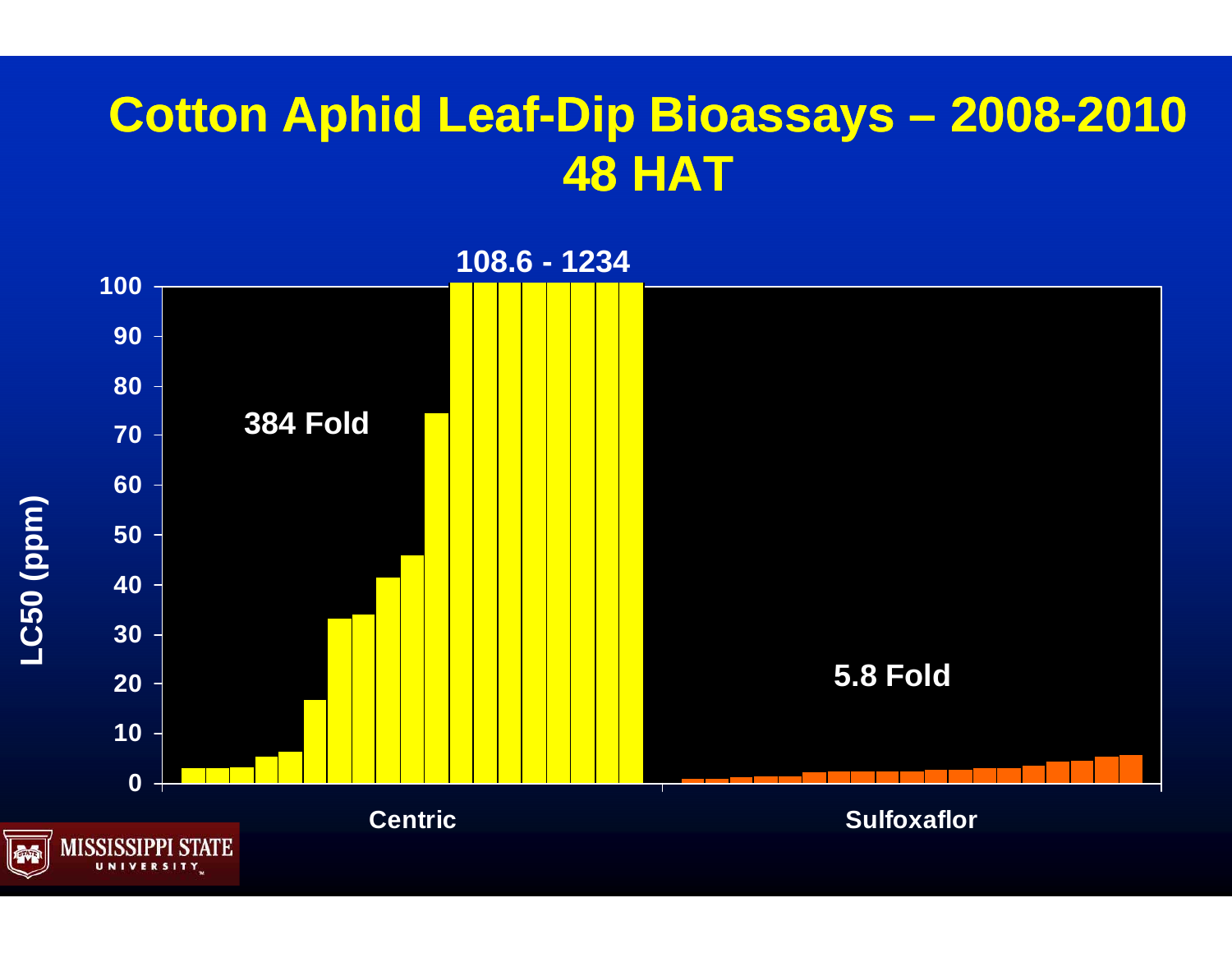#### **Cotton Aphid Leaf-Di p p Bioassays – 2008-2010 72 HAT**



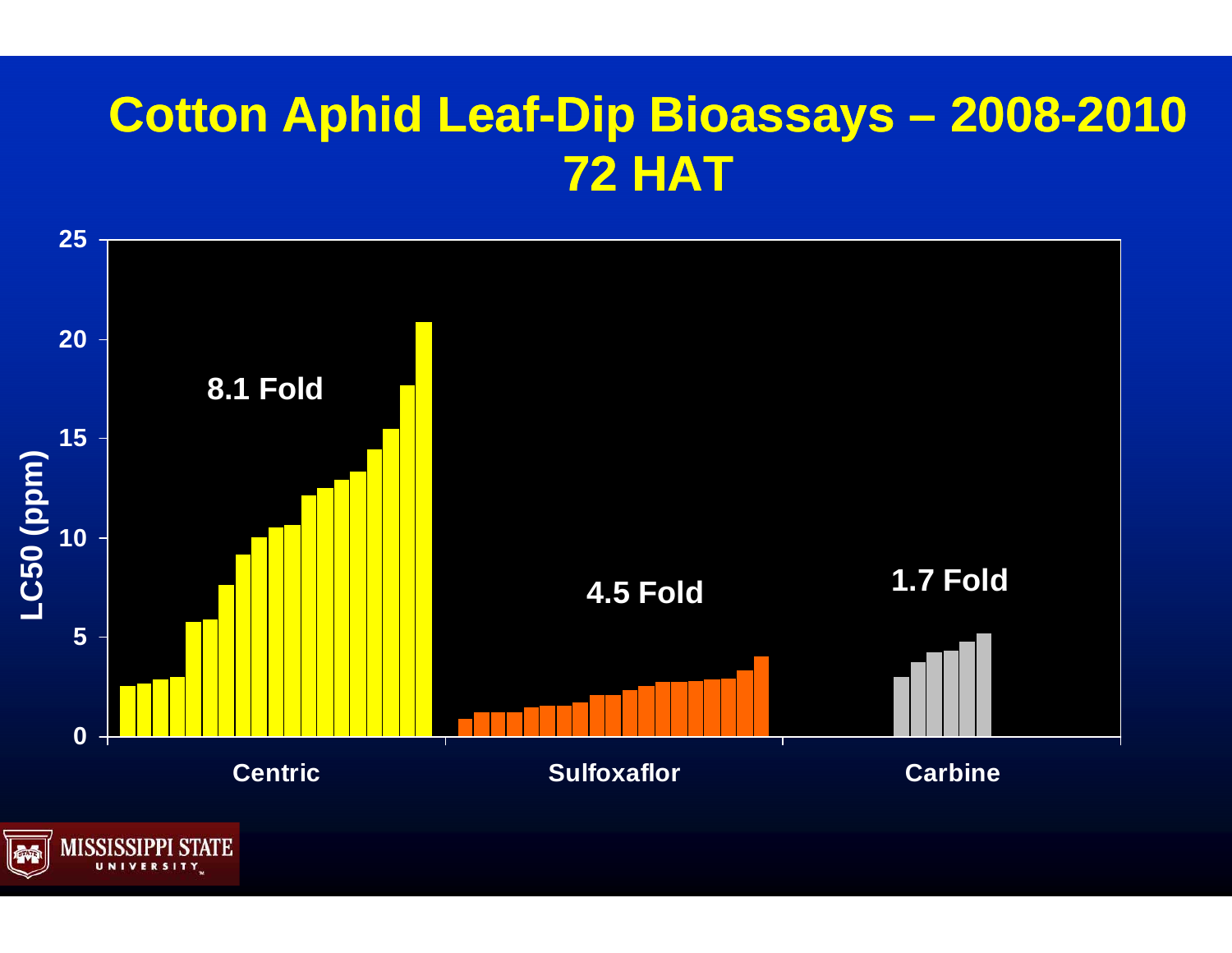## **Foliar Aphid C Control - 2008 Angus Catchot t - Grenada, MS**



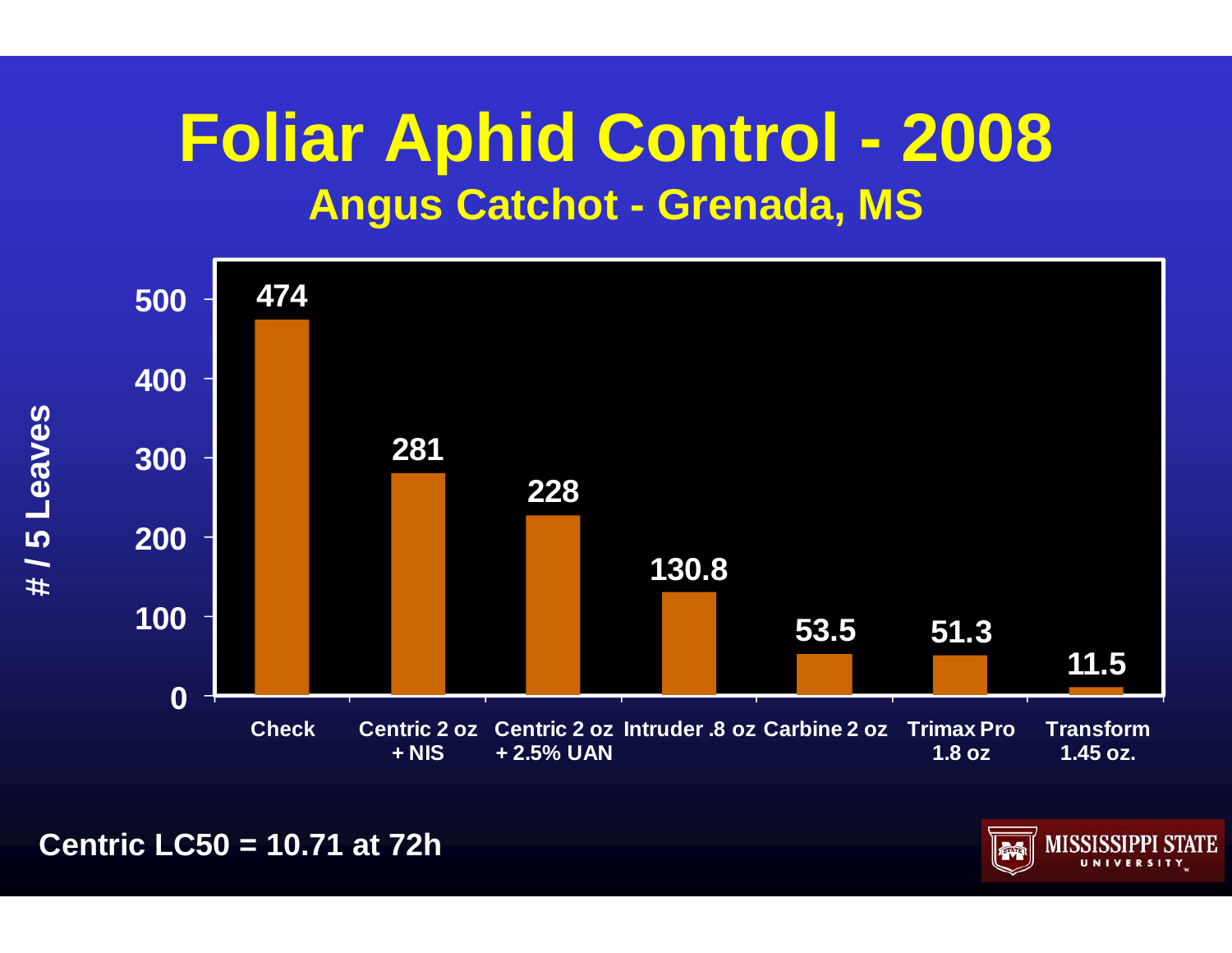## **Foliar Aphid Control - 2010 Stoneville, MS**



**Centric LC50 = 17.71 at 72h** 

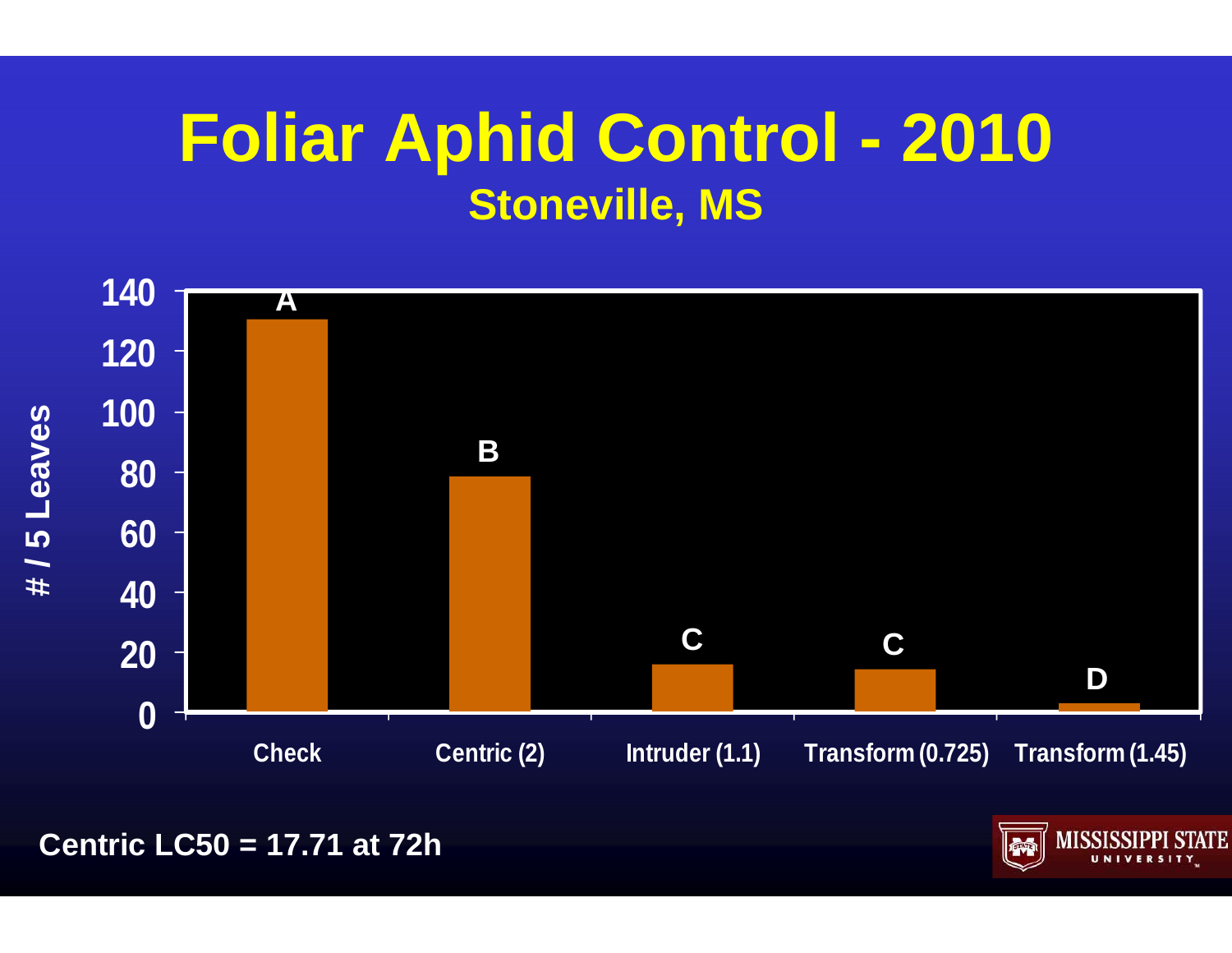## **Foliar Aphid C Control - 2010 Angus Catchot t - Grenada, MS**





**Centric LC50 = 20.9 at 72h**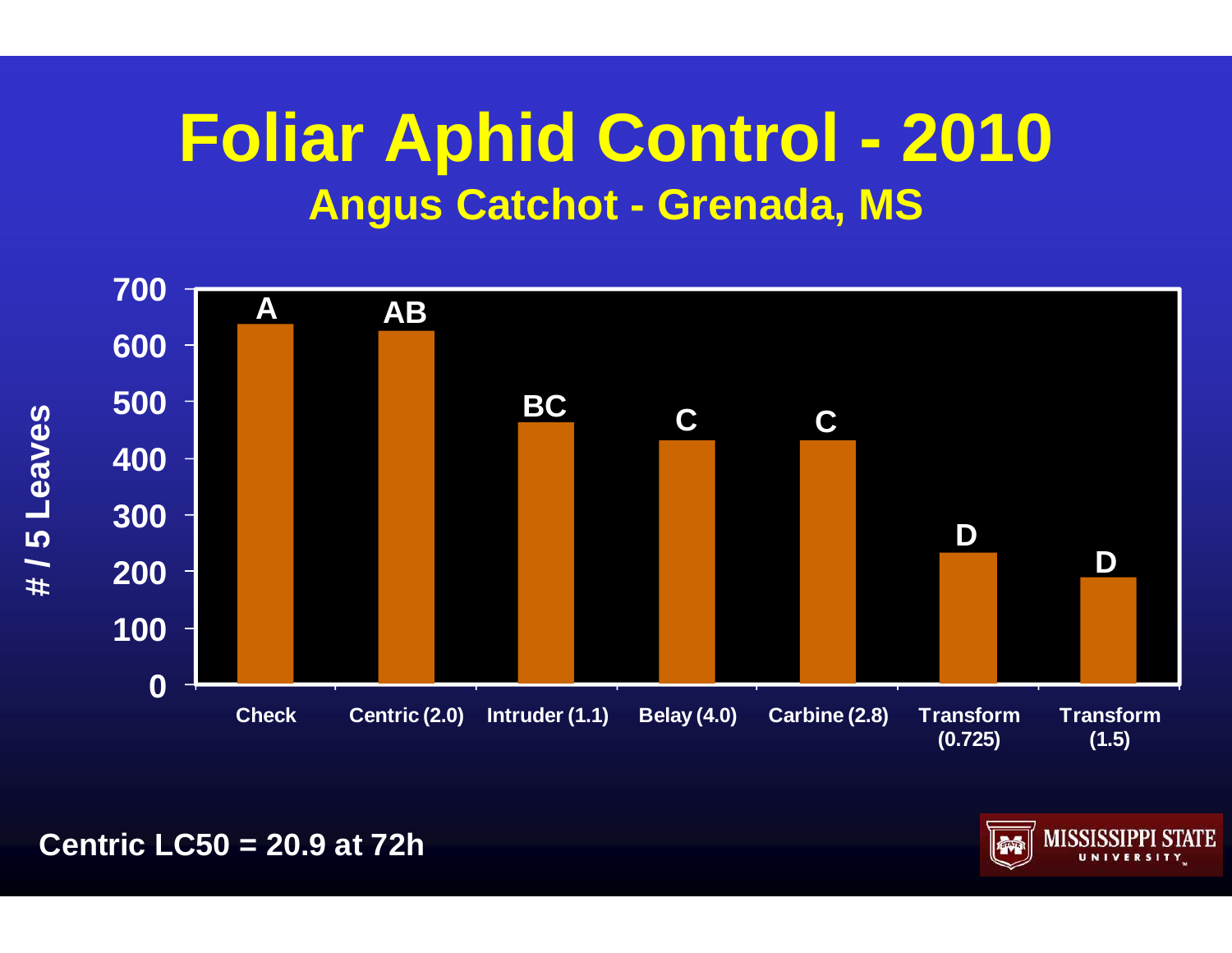## **Cotton Aph hid Control Louisianna 2008 na -**





**7 DAT**



**Roger Leonard**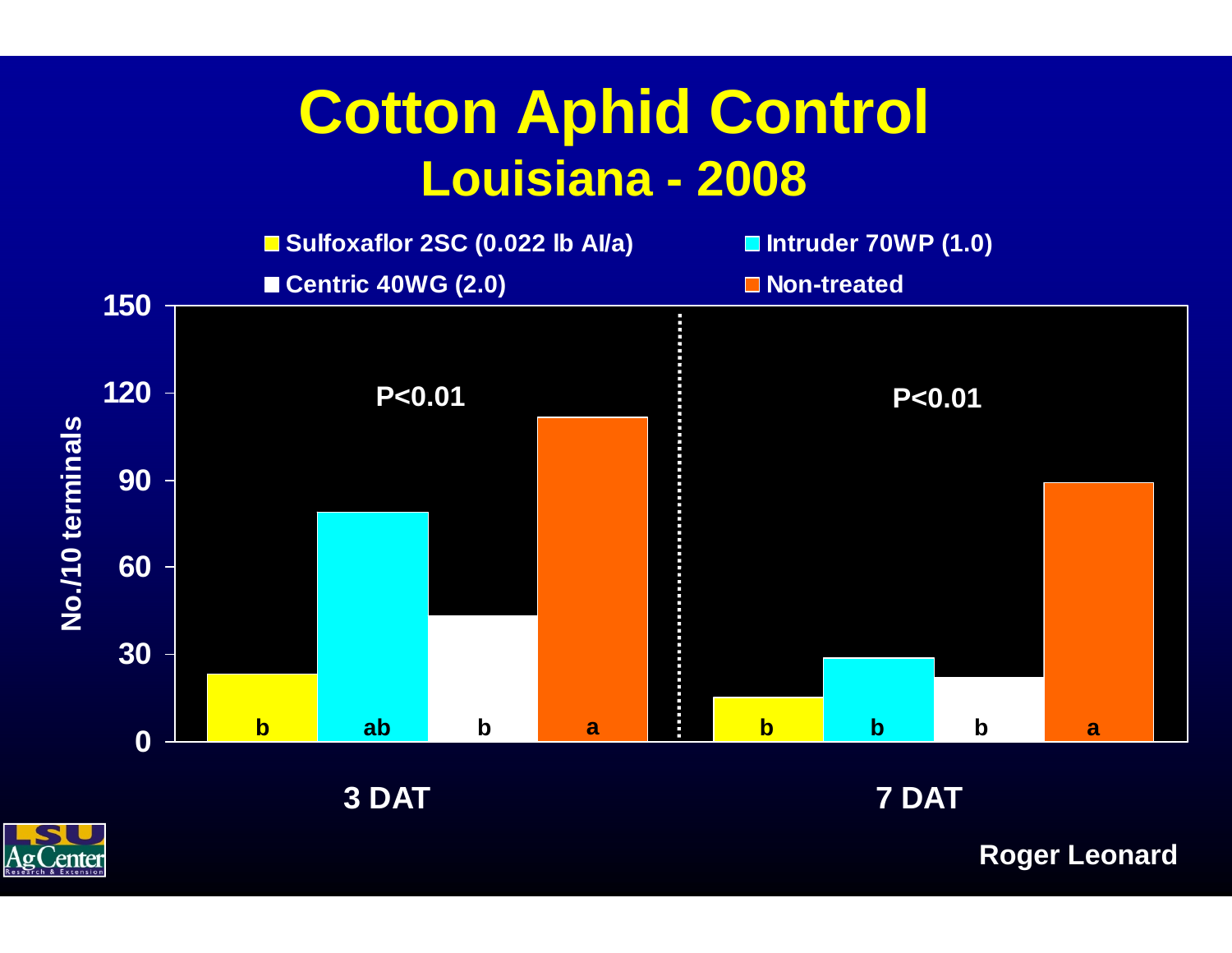## **Cotton Aph hid Control Louisianna 2009**

**The Transform (0.36) <b>The Transform (0.71) Intruder (1.1) ■ Ce**<br>Non-treated **Non-treated** ■ **Transform (1.1)** ■ **Centric** (2.0) ■ **Carbine** (2.8) **na - (2.0) (2.8)a**

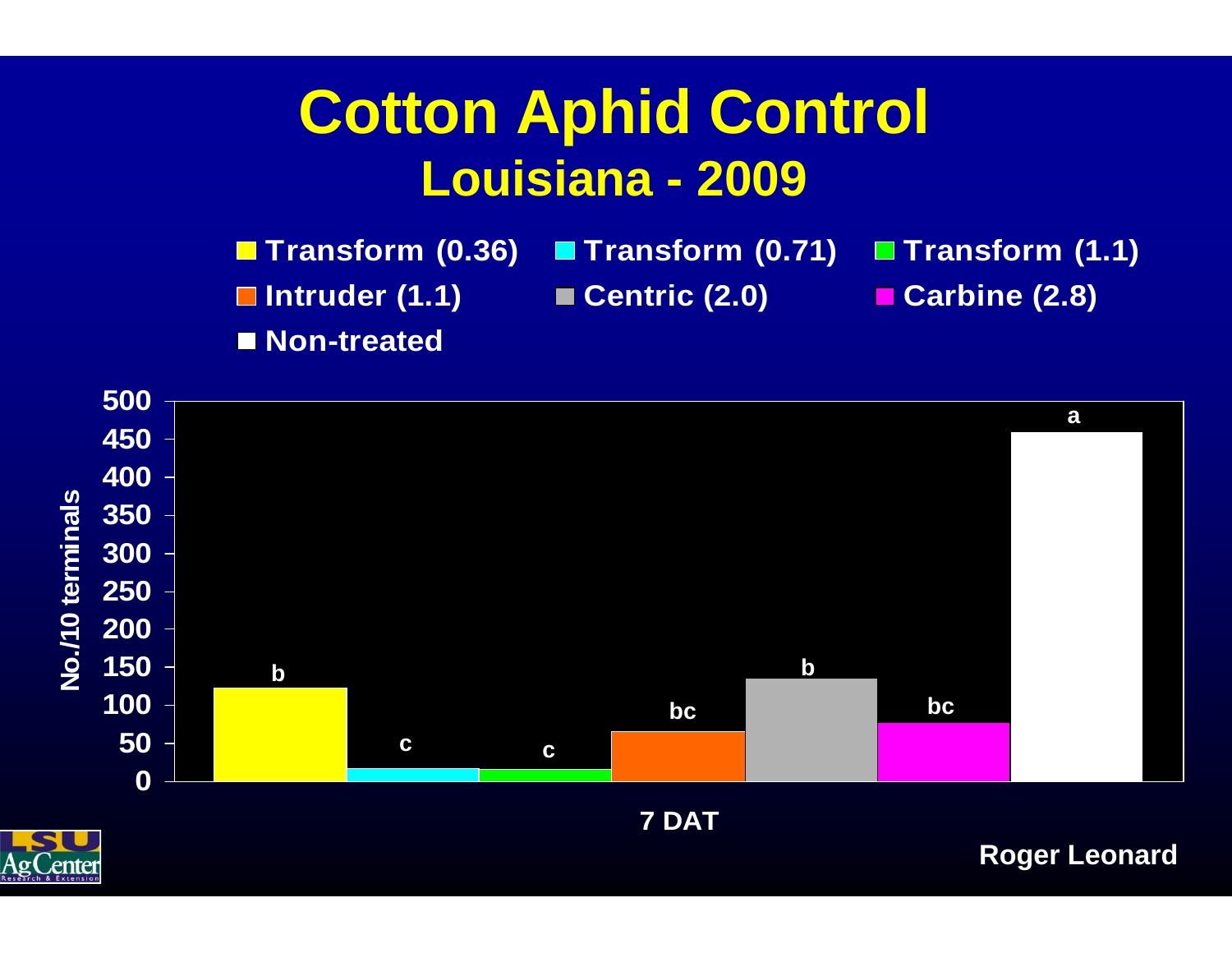## **Cotton Aph hid Control Mississip ppi 2009 -**

■ Transform (0.36) ■ Transform (0.71) ■ Transform (1.1) **□ Intruder (1.14 oz)** 

**Centric (2 oz) Carbine (2.8 oz) Check**





**Angus Catchot**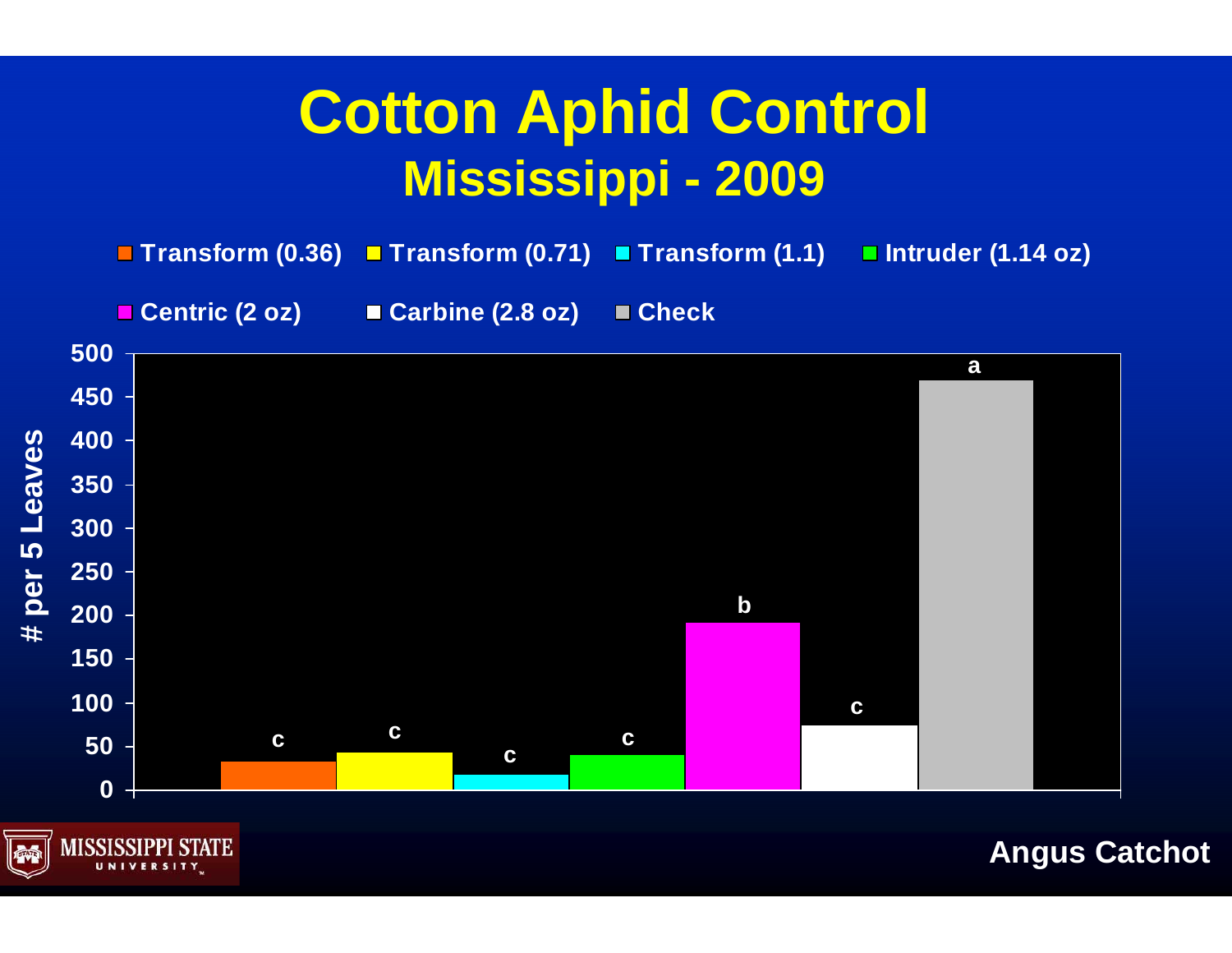## **Cotton Aphid Control** Arkansas - 2006



**Gus Lorenz**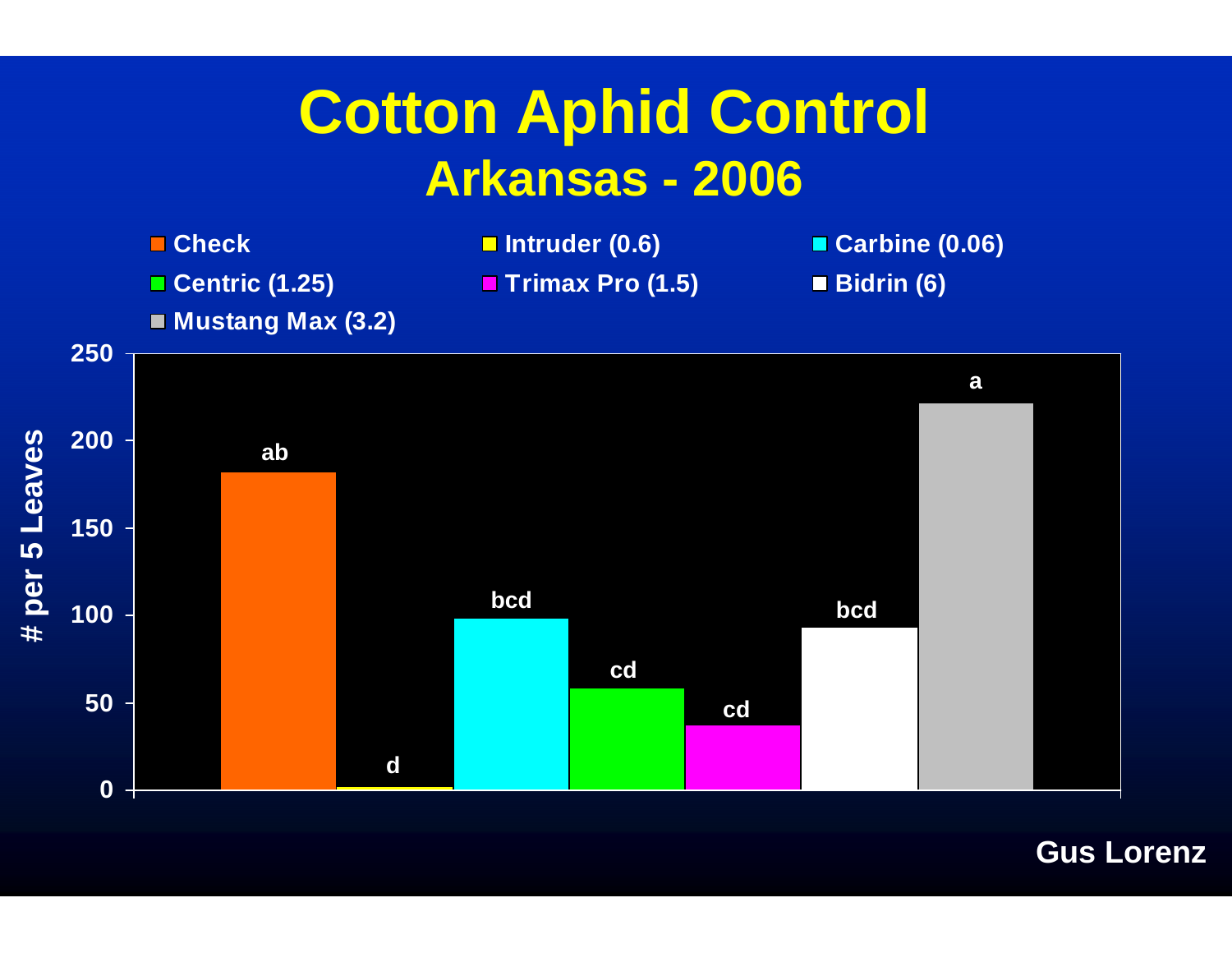### **Cotton Aph hid Control**  $\bf$  **Tennessee - 2008**



**Scott Stewart**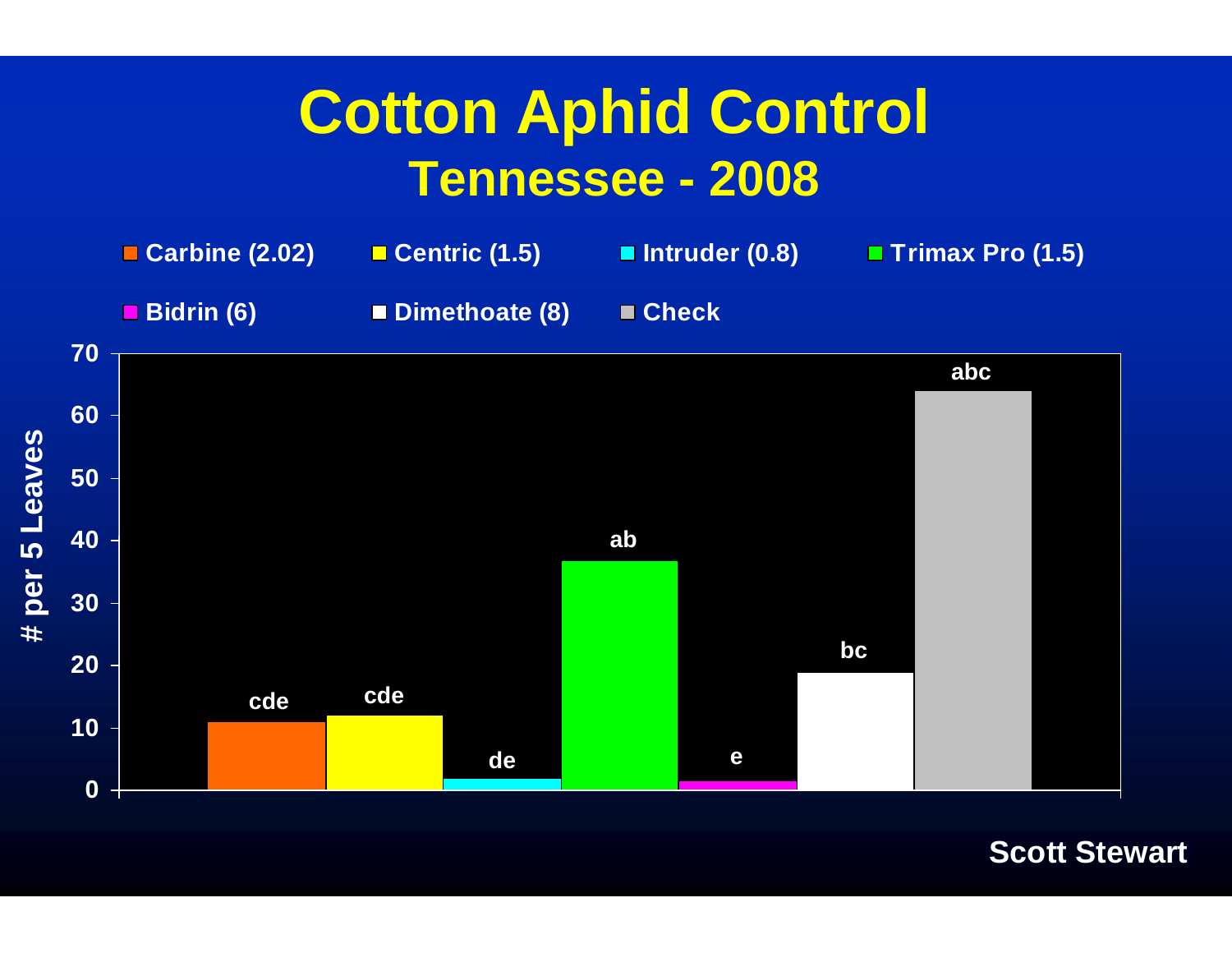# **What to DDo Now?**

- **Intruder 70WP at 0.8 to 1.1 oz/A <sup>+</sup> 0 5%. M th l t d MethylatedS d Oil Seed (MSO)**
- **C bi 50WP t 1 9 t 2 Carbine 50WP at 1.9 to .8 /A oz**
- **Wh i hid When spraying aphids an ndt i h d l tb tarnished plant bugs:**
	- **VERY Limited**
	- **Tank Mixes**

#### • **2012: Transform WG at 0.7 to 1.44 oz/A**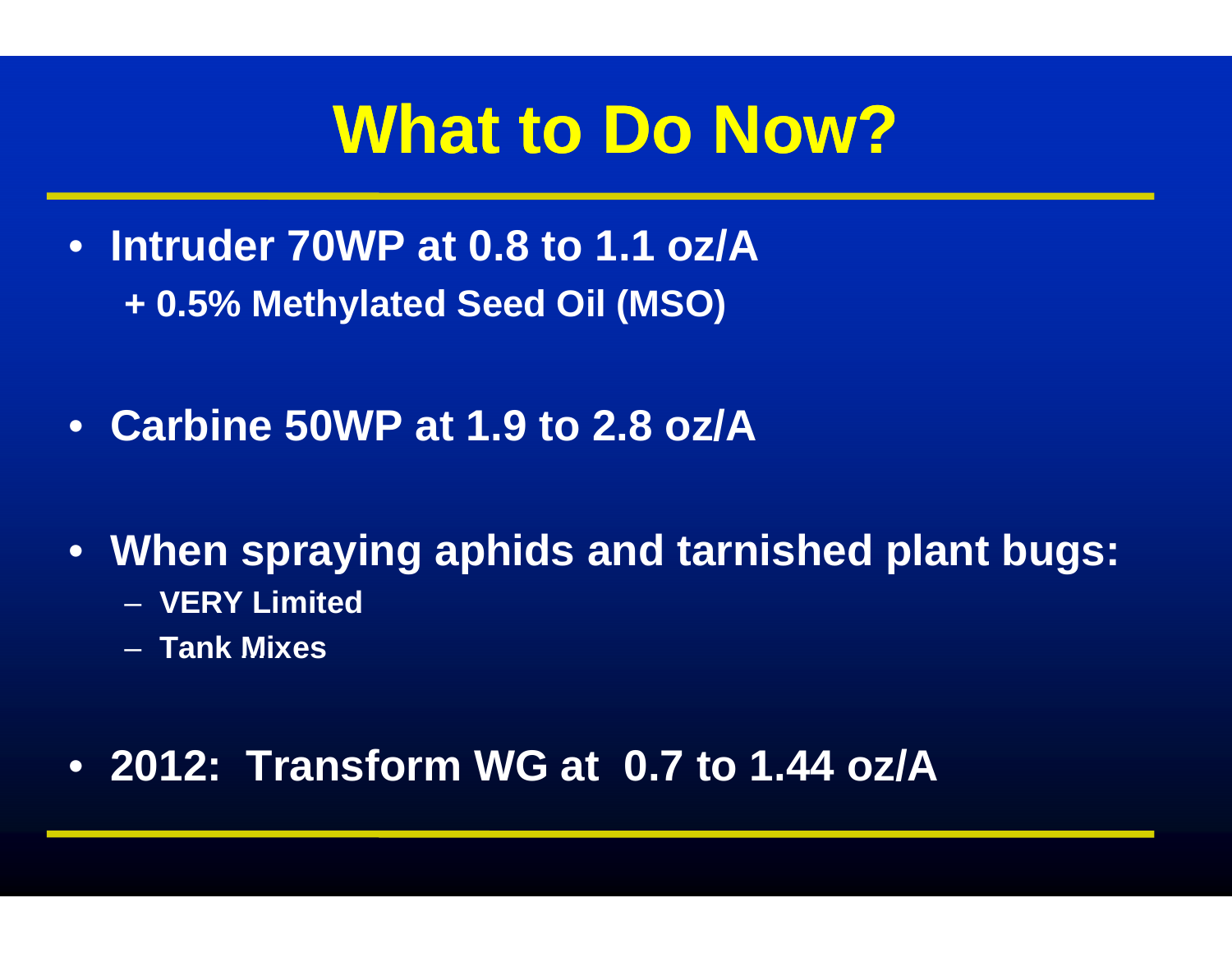# **Summary and Conclusions**

- **Neonicotinoids are beco ming less reliable for cotton aphid control control.**
- **C rrentl <sup>o</sup> er Currently over-utili ing t tilizing he neonicotinoid class.**
- **Fl i id Flonicamidhb i aseen imp port t h t lh tant where control has been less than adequate .**
- **Transform (Sulfoxaflor) w will provide additional benefits for cotton aphid d control control.**